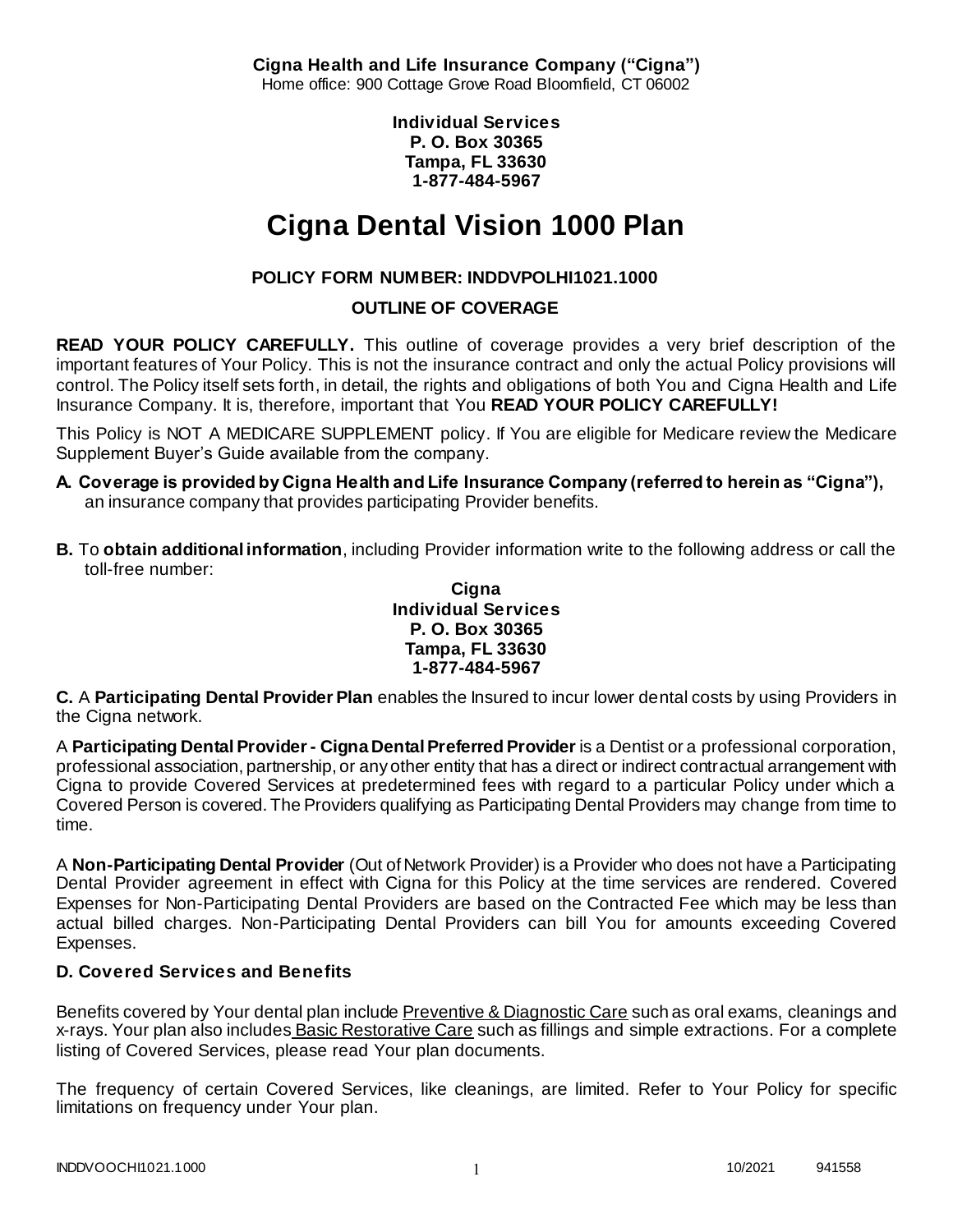### **Benefit Schedule**

The benefits outlined in the table below show the payment percentages for Covered Expenses **AFTER** any applicable Deductibles have been satisfied unless otherwise stated.

# **CIGNA DENTAL AND VISION INSURANCE** *The Schedule*

### **For You and Your Dependents**

#### **The Schedule – Dental Benefits**

If You select a Participating Dental Provider, Your cost will be less than if You select a Non-Participating Dental Provider.

#### **Emergency Services**

The Benefit Percentage payable for Emergency Services charges made by a Non-Participating Dental Provider is the same Benefit Percentage as for Participating Dental Provider Charges. Dental Emergency services are required immediately to either alleviate pain or to treat the sudden onset of an acute dental condition. These are usually minor procedures performed in response to serious symptoms, which temporarily relieve significant pain, but do not effect a definitive cure, and which, if not rendered, will likely result in a more serious dental or medical complication.

#### **Dental Deductibles**

Dental Deductibles are expenses to be paid by You or Your Dependent. Dental Deductibles are in addition to any Coinsurance. Once the Dental Deductible maximum in The Schedule has been reached You and Your family need not satisfy any further dental deductible for the rest of that year.

#### **Participating Dental Provider Payment**

Participating Dental Provider services are paid based on the Contracted Fee agreed upon by the Provider and Cigna.

**Non-Participating Dental Provider Payment** Non-Participating Dental Provider services are paid based on the Contracted Fee.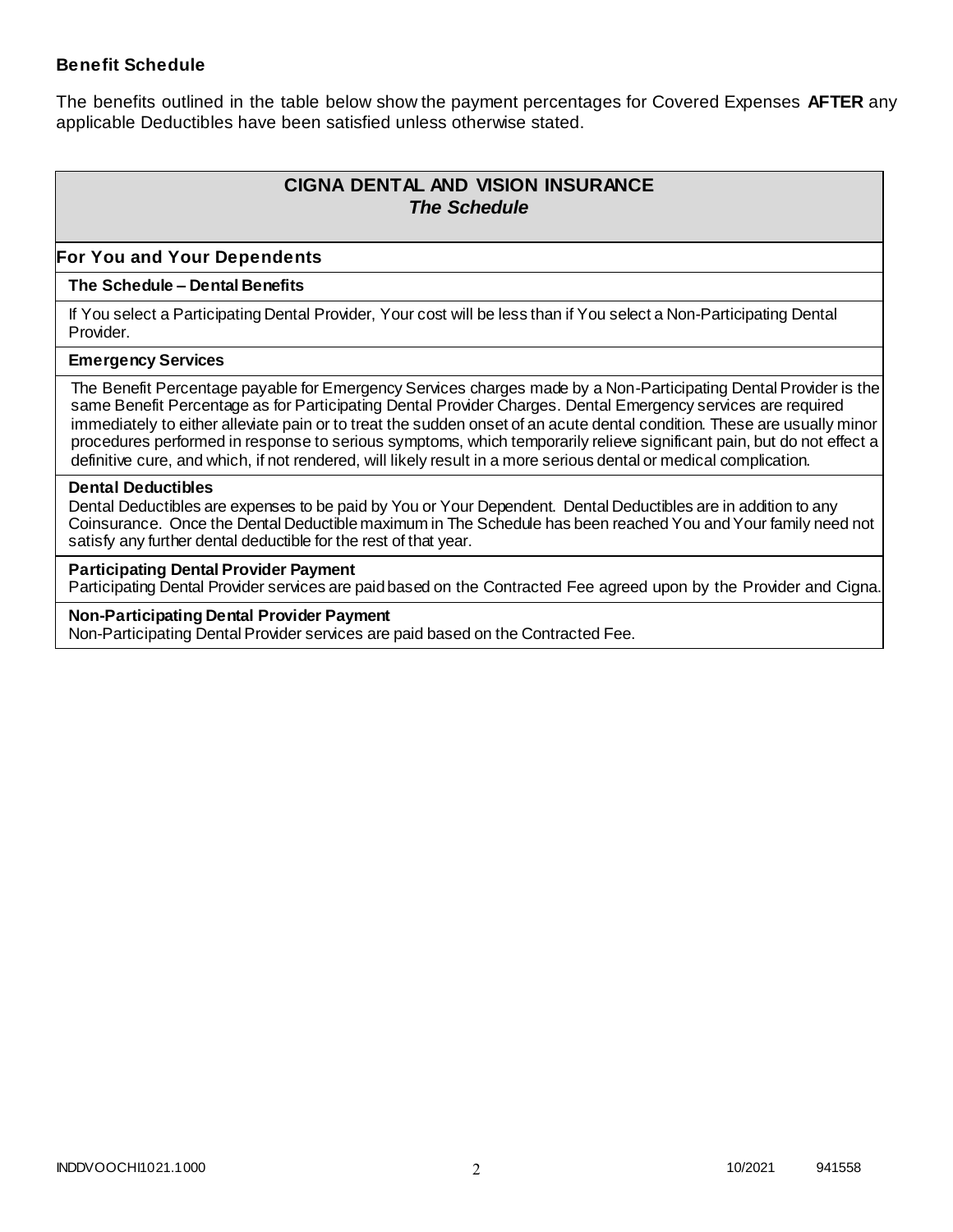| <b>DENTAL BENEFIT HIGHLIGHTS</b>                                                                                                                              |                                                  |
|---------------------------------------------------------------------------------------------------------------------------------------------------------------|--------------------------------------------------|
| Classes I, II<br><b>Calendar Year Maximum</b>                                                                                                                 | \$1,000 per person                               |
| <b>Calendar Year Dental Deductible</b><br>Individual                                                                                                          | \$50 per person                                  |
|                                                                                                                                                               | Not Applicable to Class I                        |
| <b>Family Maximum</b>                                                                                                                                         | \$150 per family                                 |
|                                                                                                                                                               | Not Applicable to Class I                        |
| <b>Class I</b>                                                                                                                                                | The Percentage of Covered Expenses the Plan Pays |
| Preventive Care<br>Oral Exams<br>Routine Cleanings<br>Routine X-rays<br><b>Fluoride Application</b><br><b>Sealants</b><br>Space Maintainers (non-orthodontic) | 100%                                             |
| <b>Class II</b>                                                                                                                                               | The Percentage of Covered Expenses the Plan Pays |
| <b>Basic Restorative</b><br>Fillings<br>Oral Surgery, Simple Extractions<br>Emergency Care to Relieve Pain<br>Non-Routine X-rays                              | 70% after dental deductible                      |

| The Schedule - Vision Benefits                                                                  |                                                                                         |
|-------------------------------------------------------------------------------------------------|-----------------------------------------------------------------------------------------|
| <b>VISION BENEFIT HIGHLIGHTS,</b>                                                               |                                                                                         |
| Eye Examinations, including refraction                                                          | The plan pays 30% of expenses, not to exceed a \$50 calendar<br>year maximum per person |
| Materials (corrective eyeglasses or contact<br>lenses, including fittings and follow-up visits) | \$100 calendar year maximum per person                                                  |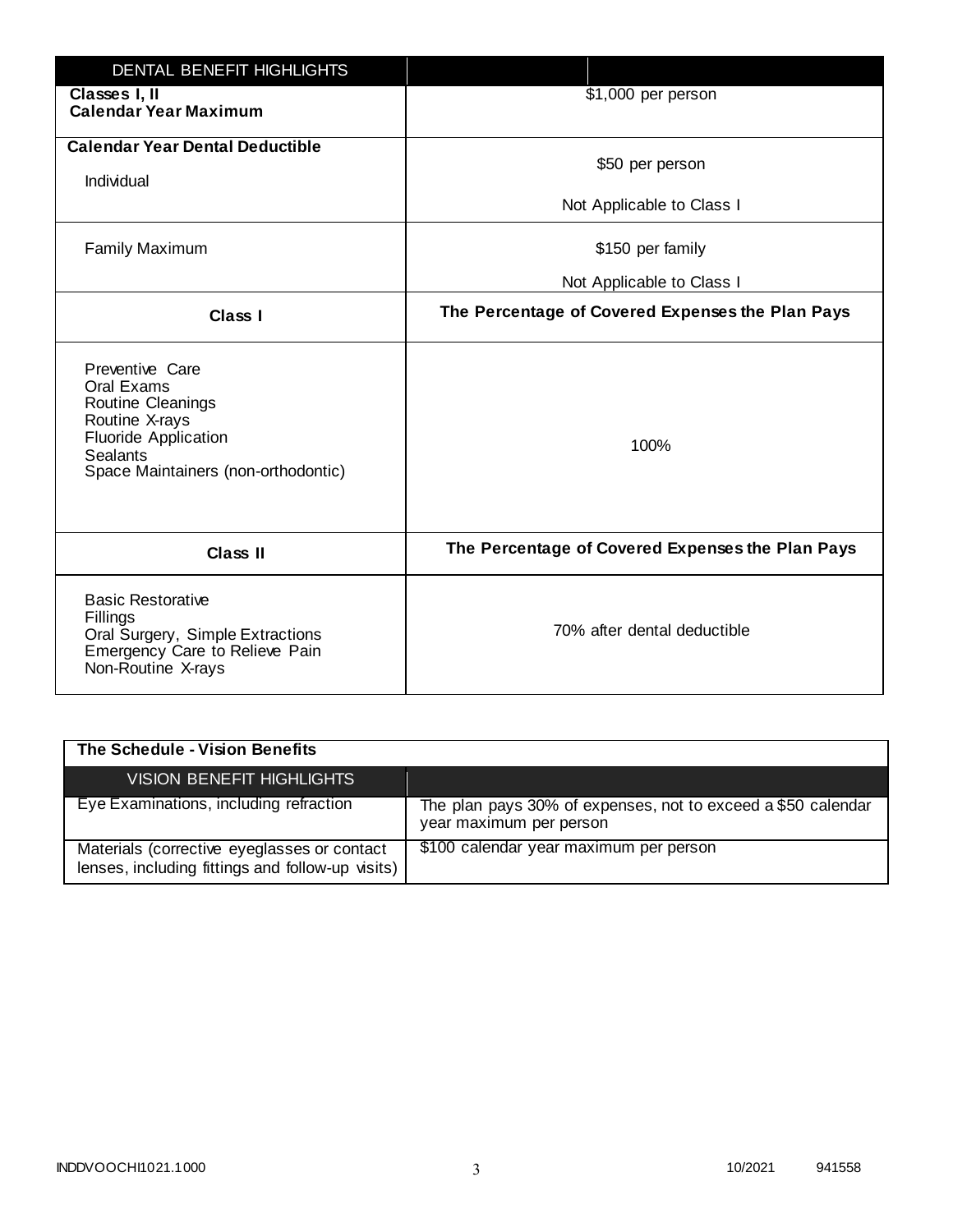# **Waiting Periods**

There is no waiting period for Class I or II dental benefits or for vision benefits.

### **Missing Teeth Limitation**

There is no payment for replacement of teeth that are missing when a person first becomes insured.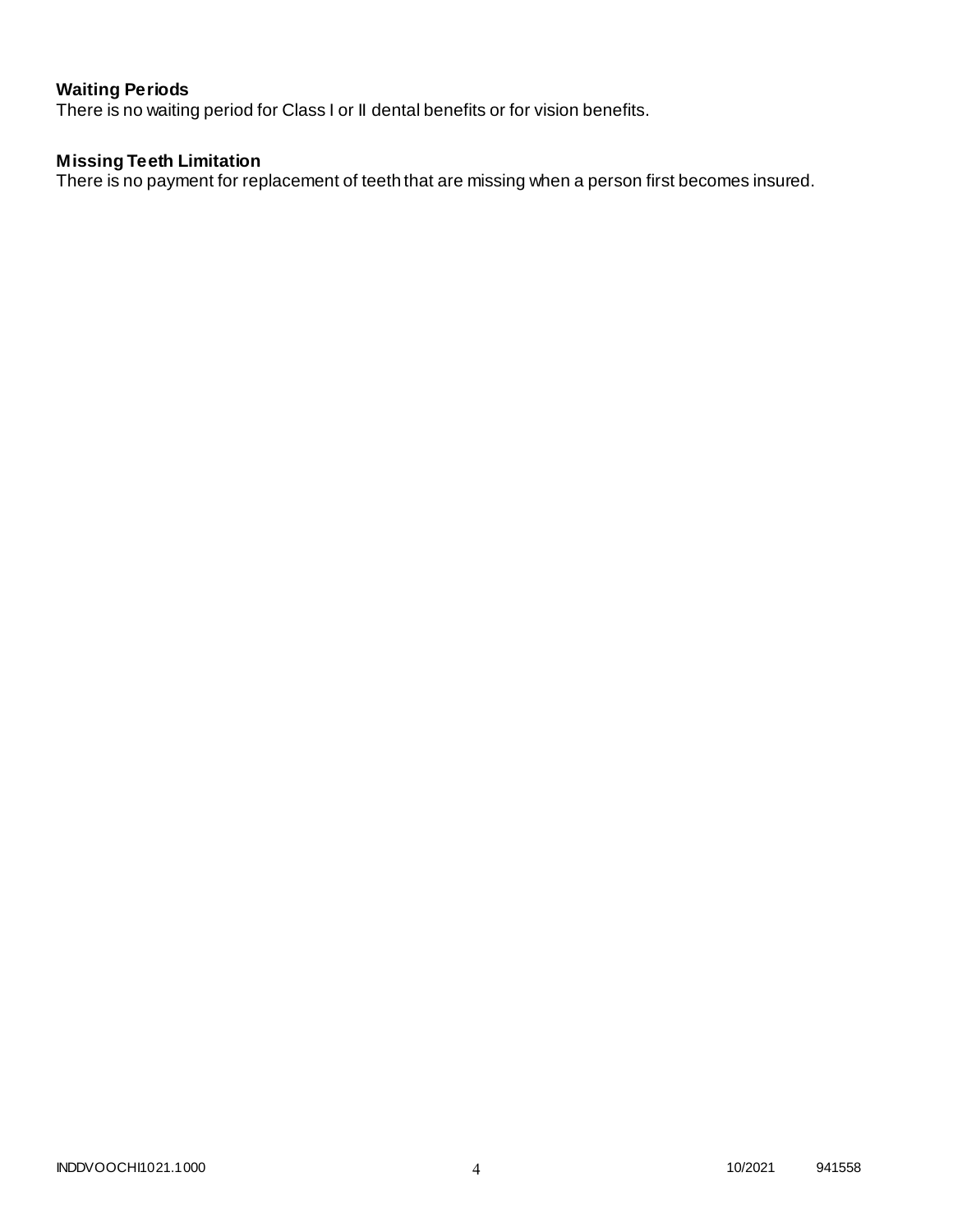## **E. Insured's Financial Responsibility**

The Insured is responsible for paying the monthly or quarterly premium on a timely basis. The Insured is also responsible to pay Providers for charges that are applied to the Deductibles, Coinsurance, and any amounts charged by Non-Participating Dental Providers in excess of the Contracted Fee. In addition, any charges for Medically Necessary and/or Dentally Necessary items that are excluded under the Policy are the responsibility of the Insured.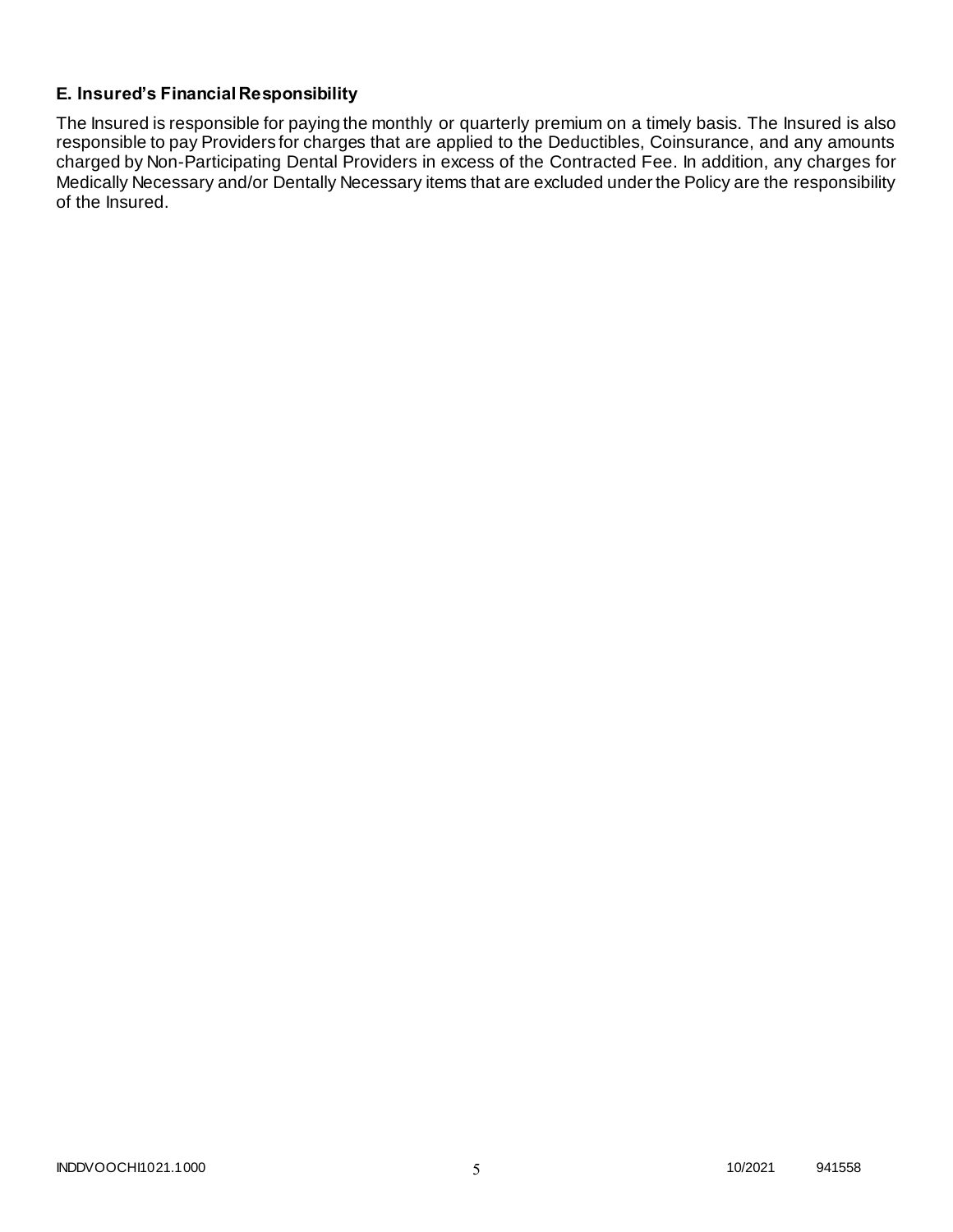# **F. Exclusions And Limitations: What Is Not Covered By This Policy**

# **Expenses Not Covered**

Covered Expenses will not include, and no payment will be made for:

- procedures which are not included in the list of Covered Dental Services or Covered Vision Services;
- cone beam imaging;
- instruction for plaque control, oral hygiene and diet;
- core build-ups;
- veneers;
- precious or semi-precious metals for crowns, bridges and abutments;
- restoration of teeth which have been damaged by erosion, attrition or abrasion;
- bite registrations; precision or semi-precision attachments; or splinting;
- implants or implant related services;
- orthodontic treatment, except for the treatment of cleft lip and cleft palate;
- general anesthesia or intravenous sedation, when used for the purposes of anxiety control or patient management is not covered; may be considered only when medically or dentally necessary and when in conjunction with covered complex oral surgery;
- athletic mouth guards;
- services performed solely for cosmetic reasons;
- personalization or decoration of any dental device or dental work;
- replacement of an appliance per benefit quidelines;
- services that are medical in nature;
- services and supplies received from a hospital;
- prescription drugs;
- plano lenses;
- VDT (video display terminal)/computer eyeglass benefit;
- medical or surgical treatment of the eyes;
- any type of corrective vision surgery, including LASIK surgery, radial ketatonomy (RK), automated lamellar keratoplasty (ALK), or conductive keratoplasty (CK);
- Orthoptic or vision training and any associated supplemental testing;
- any eye examination, or any corrective eyewear, required by an employer as a condition of employment;
- safety eyewear;
- sub-normal vision aids or non-prescription lenses; or
- Magnification or low vision aids not shown as covered in the Schedule of Vision Coverage.

# **General Limitations**

No payment will be made for expenses incurred for You or any one of Your Dependents:

- For services not specifically listed as Covered Services in this Policy;
- For services or supplies that are not Medically Necessary;
- For services received before the Effective Date of coverage;
- For services received after coverage under this Policy ends;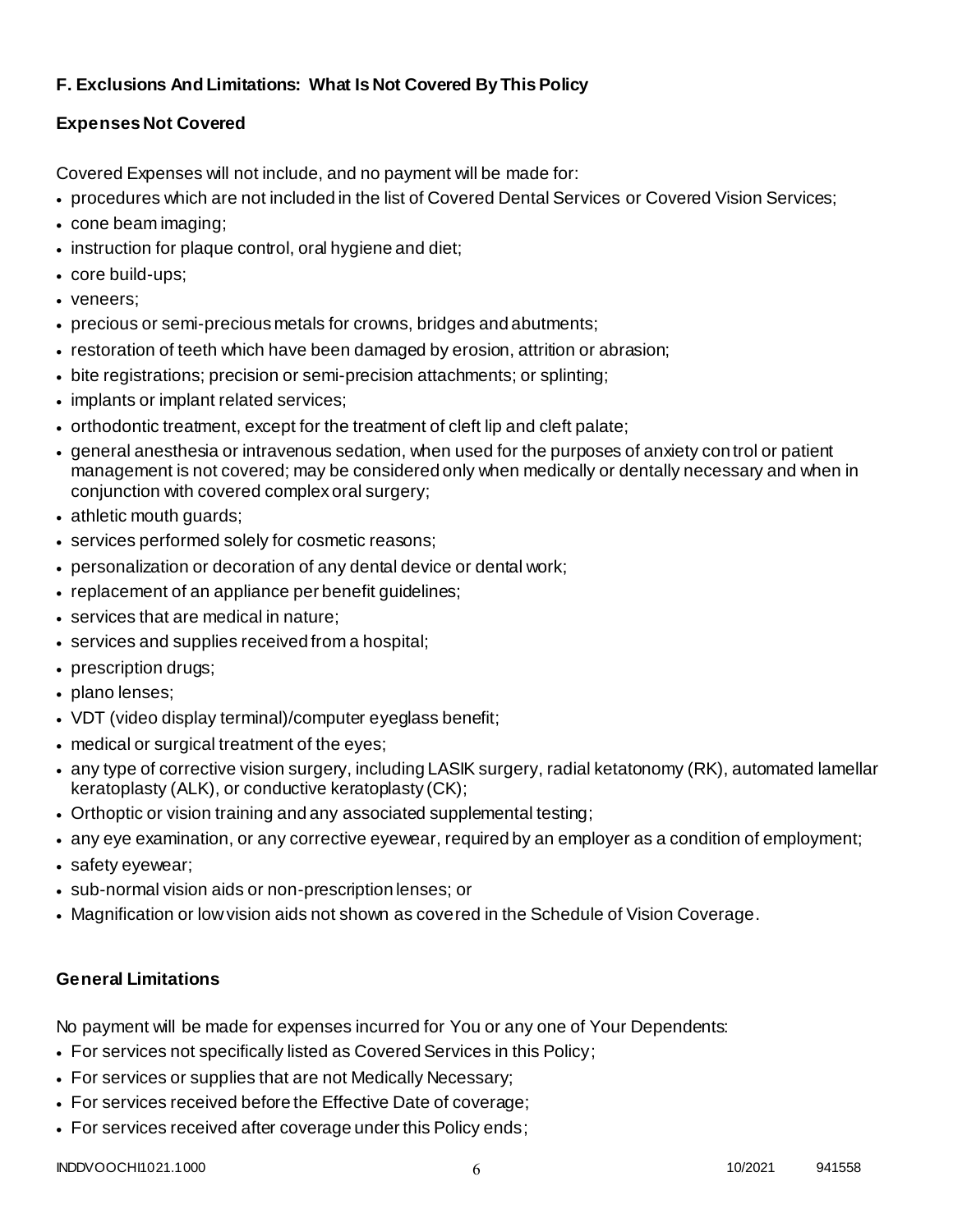- For services for which You have no legal obligation to pay or for which no charge would be made if You did not have insurance coverage;
- For Professional services or supplies received or purchased directly or on Your behalf by anyone, including a Provider, from any of the following:
	- **Yourself or Your employer;**
	- a person who lives in the Covered Person's home, or that person's employer;
	- a person who is related to the Covered Person by blood, marriage or adoption, or that person's employer.
- for or in connection with an Injury arising out of, or in the course of, any employment for wage or profit;
- for or in connection with a Sickness which is covered under any workers' compensation or similar law;
- for charges made by a Hospital owned or operated by or which provides care or performs services for, the United States Government, if such charges are directly related to a condition which occurred while serving in the military or an associated auxiliary unit;
- services or supplies received due to an act of war, declared or undeclared while serving in the military or an associated auxiliary unit;
- to the extent that payment is unlawful where the person resides when the expenses are incurred;
- for charges which the person is not legally required to pay;
- for charges which would not have been made if the person had no insurance;
- to the extent that billed charges exceed the rate of reimbursement as described in the Schedule;
- for charges for unnecessary care, treatment or surgery;
- to the extent that You or any of Your Dependents is in any way paid or entitled to payment for those expenses by or through a public program, other than Medicaid;
- for or in connection with experimental procedures or treatment methods not approved by the American Dental Association or the appropriate dental specialty society;
- Procedures that are a covered expense under any other plan which provides dental or vision benefits;
- To the extent that benefits are paid or payable for those expenses under the mandatory part of any auto insurance policy written to comply with a "no-fault" insurance law or an uninsured motorist insurance law. Cigna will take into account any adjustment option chosen under such part by You or any one of Your Dependents.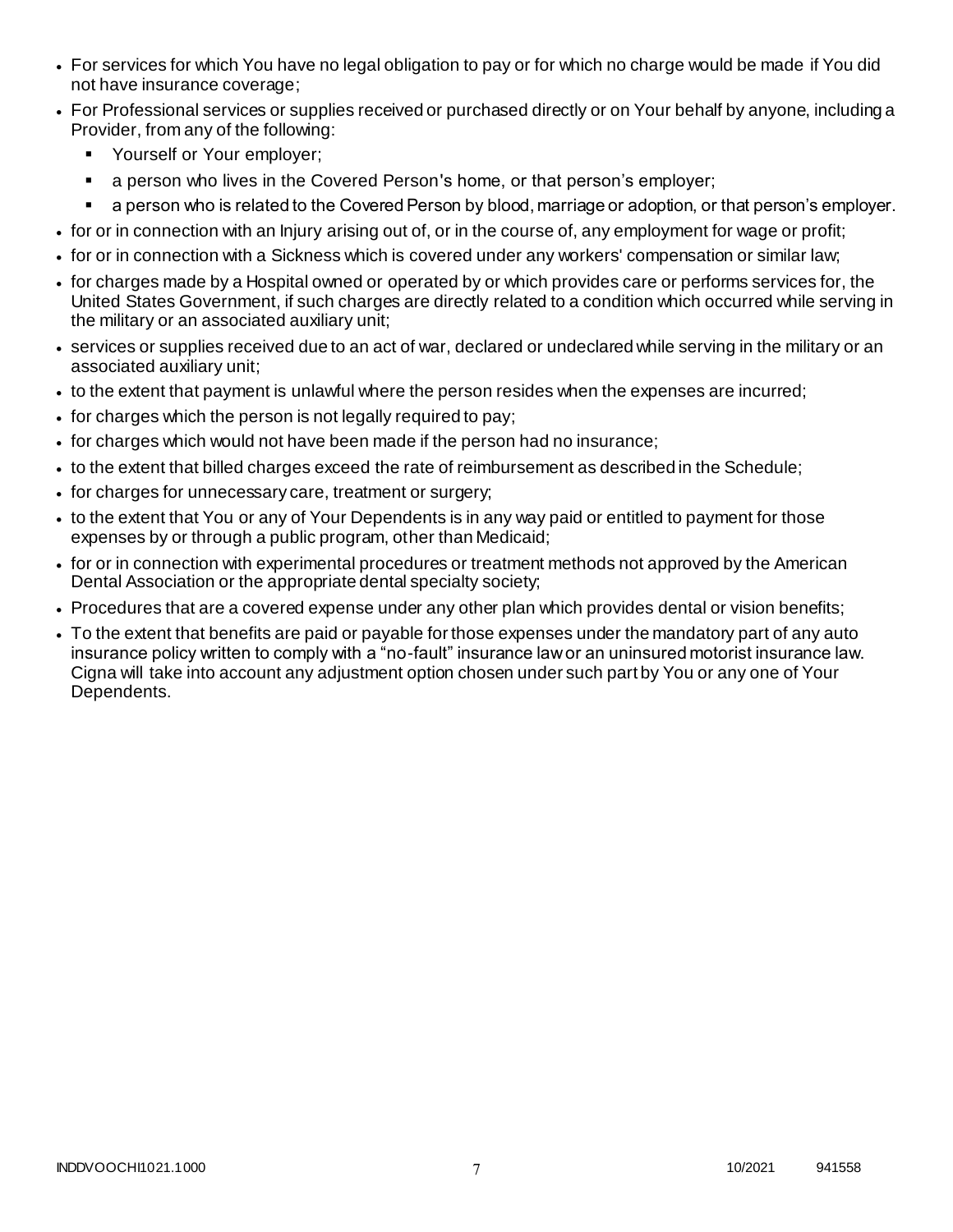### **G. Predetermination of Dental Benefits Program**

Predetermination of Benefits is a voluntary review of a Dentist's proposed treatment plan and expected charges. It is not preauthorization of service and is not required.

The treatment plan should include supporting pre-operative x-rays and other diagnostic materials as requested by Cigna's dental consultant. If there is a change in the treatment plan, a revised plan should be submitted.

Cigna will determine covered dental expenses for the proposed treatment plan. If there is no Predetermination of Benefits, Cigna will determine covered dental expenses when it receives a claim.

Review of proposed treatment is advised whenever extensive dental work is recommended when charges exceed **\$500**.

Predetermination of Benefits is not a guarantee of a set payment. Payment is based on the services that are actually delivered and the coverage in force at the time services are completed.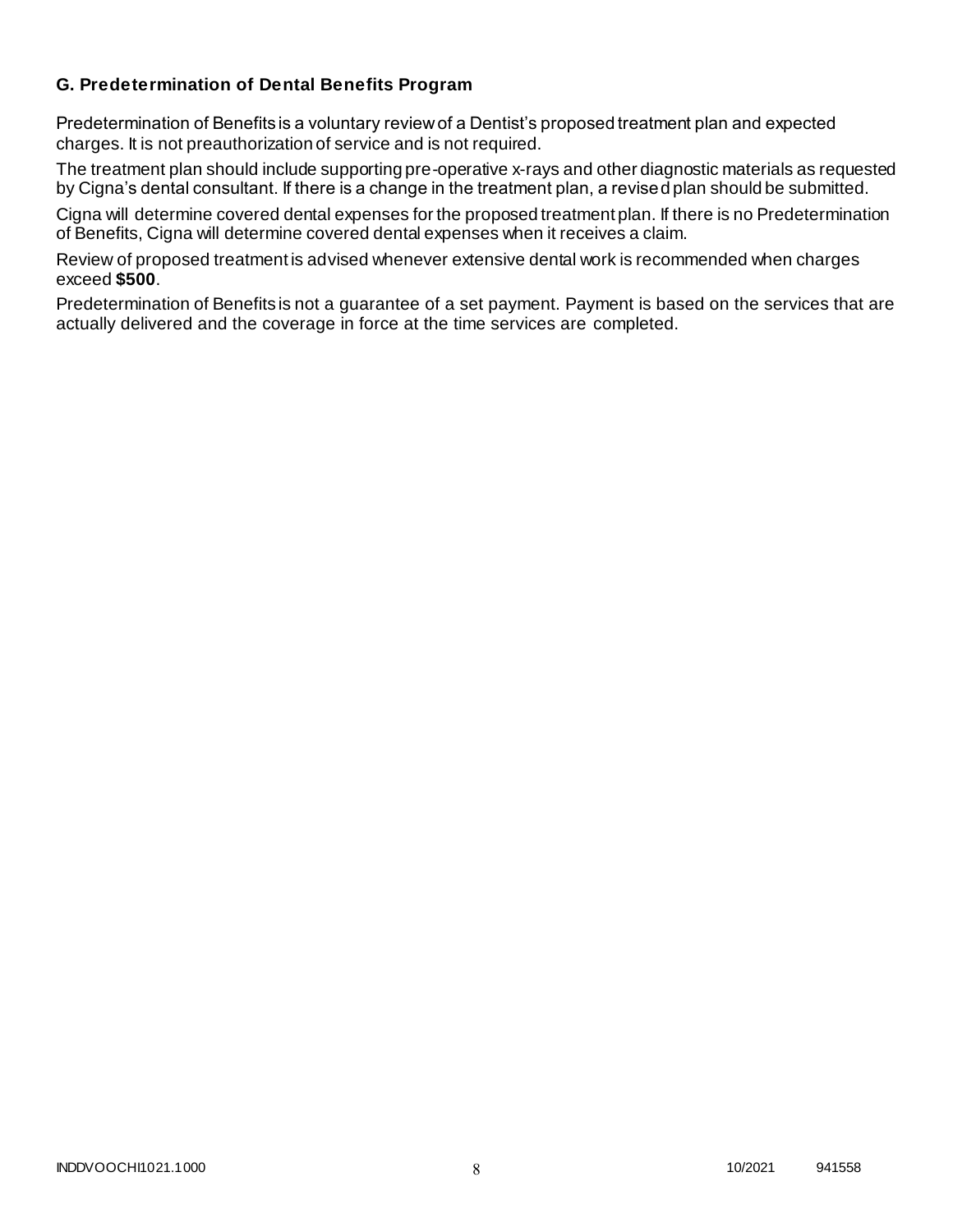### **H. General Provisions**

### **WHEN YOU HAVE A COMPLAINT OR AN APPEAL**

For the purposes of this section, any reference to "You," "Your" or "Yourself" also refers to a representative or Provider designated by You to act on Your behalf, unless otherwise noted.

We want You to be completely satisfied with the care You receive. That is why We have established a process for addressing Your concerns and solving Your problems.

#### **Start with Member Services**

We are here to listen and help. If You have a concern regarding a person, a service, the quality of care, or contractual benefits, You can call Our toll-free number and explain Your concern to one of Our Customer Service representatives. You can also express that concern in writing. Please call or write to Us at the following:

Customer Services Toll-Free Number or address on mycigna.com, explanation of benefits or claim form

We will do Our best to resolve the matter on Your initial contact. If We need more time to review or investigate Your concern, We will get back to You as soon as possible, but in any case within 30 days. If You are not satisfied with the results of a coverage decision, You can start the appeals procedure.

#### **Appeals Procedure**

Cigna has a two step appeals procedure for coverage decisions. To initiate an appeal, You must submit a request for an appeal in writing within 365 days of receipt of a denial notice. You should state the reason why You feel Your appeal should be approved and include any information supporting Your appeal. If You are unable or choose not to write, You may ask to register Your appeal by telephone. Call or write to Us at the toll-free number or address on Your Benefit Identification card, explanation of benefits or claim form.

#### **Level One Appeal**

Your appeal will be reviewed and the decision made by someone not involved in the initial decision. Appeals involving Medical Necessity or clinical appropriateness will be considered by a health care professional.

For level one appeals, We will respond in writing with a decision within 30 calendar days after We receive an appeal for a postservice coverage determination. If more time or information is needed to make the determination, We will notify You in writing to request an extension of up to 15 calendar days and to specify any additional information needed to complete the review.

If You are not satisfied with Our level-one appeal decision, You may request a level-two appeal.

### **Level Two Appeal**

If You are dissatisfied with Our level one appeal decision, You may request a second review. To start a level two appeal, follow the same process required for a level one appeal.

Most requests for a second review will be conducted by the Appeals Committee, which consists of at least three people. Anyone involved in the prior decision may not vote on the Committee. For appeals involving Medical Necessity or clinical appropriateness, the Committee will consult with at least one Dentist reviewer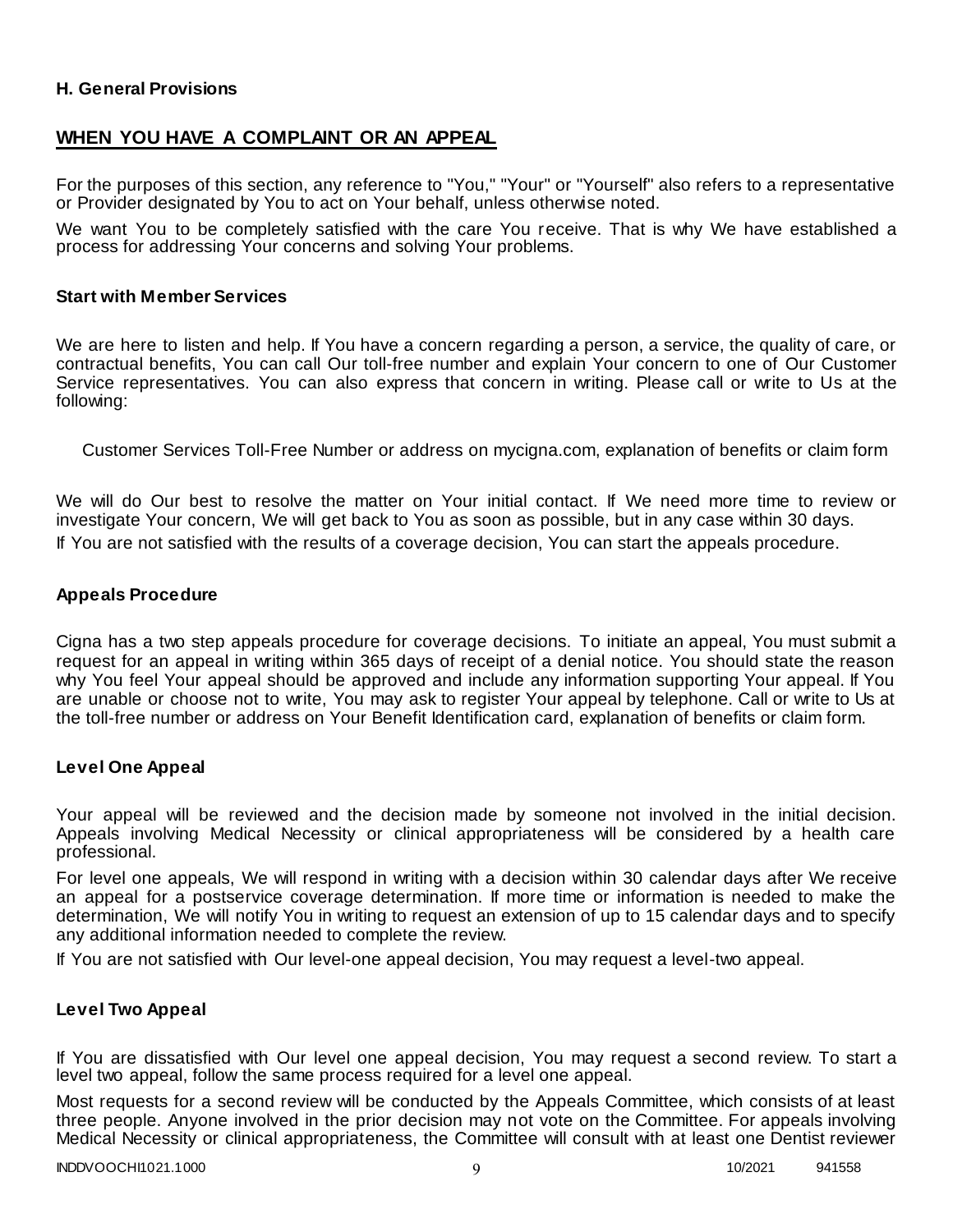in the same or similar specialty as the care under consideration. You may present Your situation to the Committee in person or by conference call.

For level two appeals We will acknowledge in writing that We have received Your request and schedule a Committee review. For postservice claims, the Committee review will be completed within 30 calendar days. If more time or information is needed to make the determination, We will notify You in writing to request an extension of up to 15 calendar days and to specify any additional information needed by the Committee to complete the review. You will be notified in writing of the Committee's decision within five working days after the Committee meeting, and within the Committee review time frames above if the Committee does not approve the requested coverage.

### **Notice of Benefit Determination on Appeal**

Every notice of an appeal decision will be provided in writing or electronically and, if an adverse determination, will include:

- (1) the specific reason or reasons for the denial decision;
- (2) reference to the specific Policy provisions on which the decision is based;
- (3) a statement that the claimant is entitled to receive, upon request and free of charge, reasonable access to and copies of all documents, records, and other Relevant Information as defined;
- (4) upon request and free of charge, a copy of any internal rule, guideline, protocol or other similar criterion that was relied upon in making the adverse determination regarding Your appeal, and an explanation of the scientific or clinical judgment for a determination that is based on a medical necessity, experimental treatment or other similar exclusion or limit.

#### **Relevant Information**

Relevant Information is any document, record, or other information which was relied upon in making the benefit determination; was submitted, considered, or generated in the course of making the benefit determination, without regard to whether such document, record, or other information was relied upon in making the benefit determination; demonstrates compliance with the administrative processes and safeguards required by federal law in making the benefit determination; or constitutes a statement of policy or guidance with respect to the plan concerning the denied treatment option or benefit or the claimant's diagnosis, without regard to whether such advice or statement was relied upon in making the benefit determination.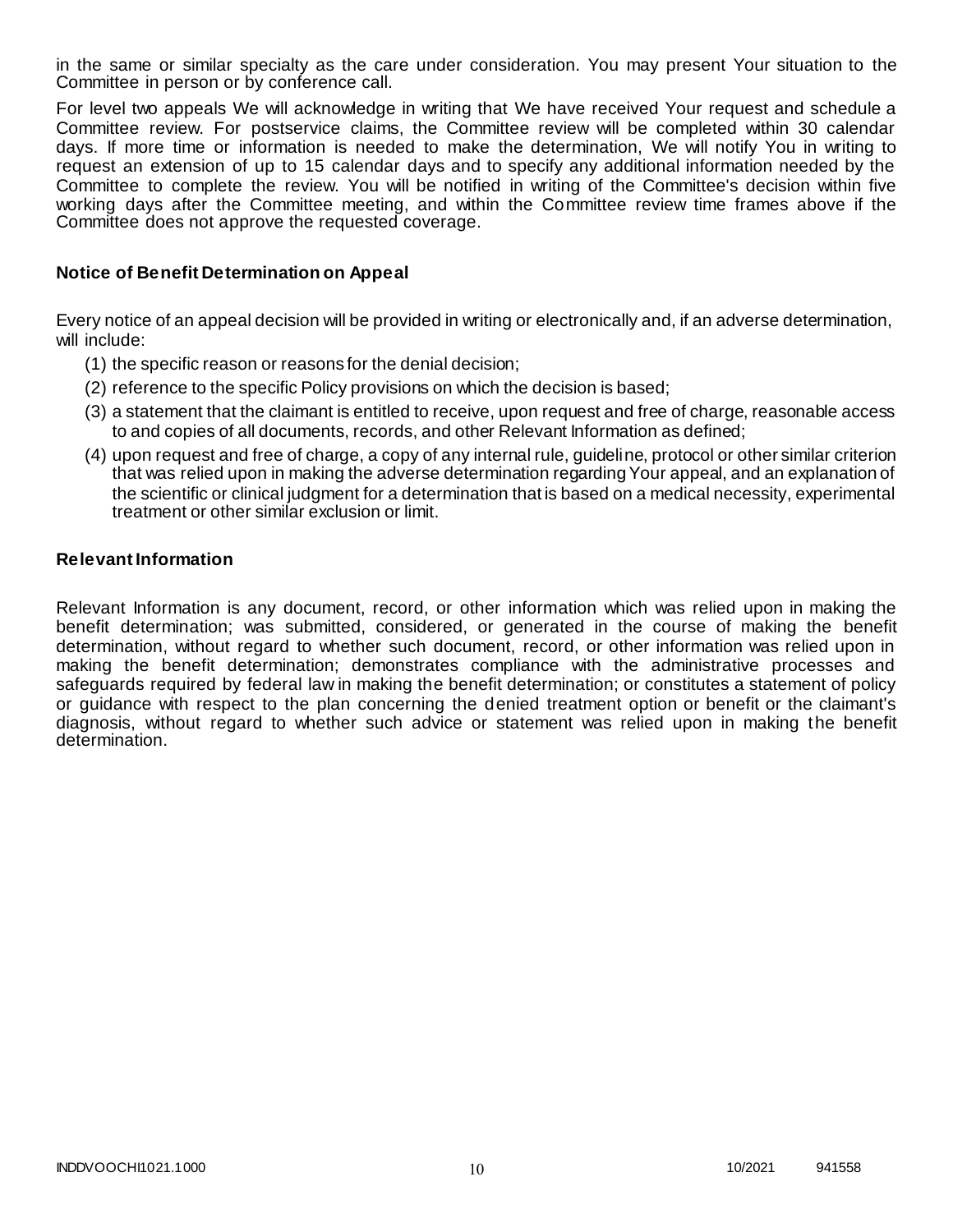# **I. Participating Dental Providers**

Cigna will provide a current list of Dentists currently participating with Cigna and their locations to each Covered Person upon request.

To verify if a Dentist is currently participating with Cigna and is accepting new Cigna Insureds, the Covered Person should visit Our website at mycigna.com.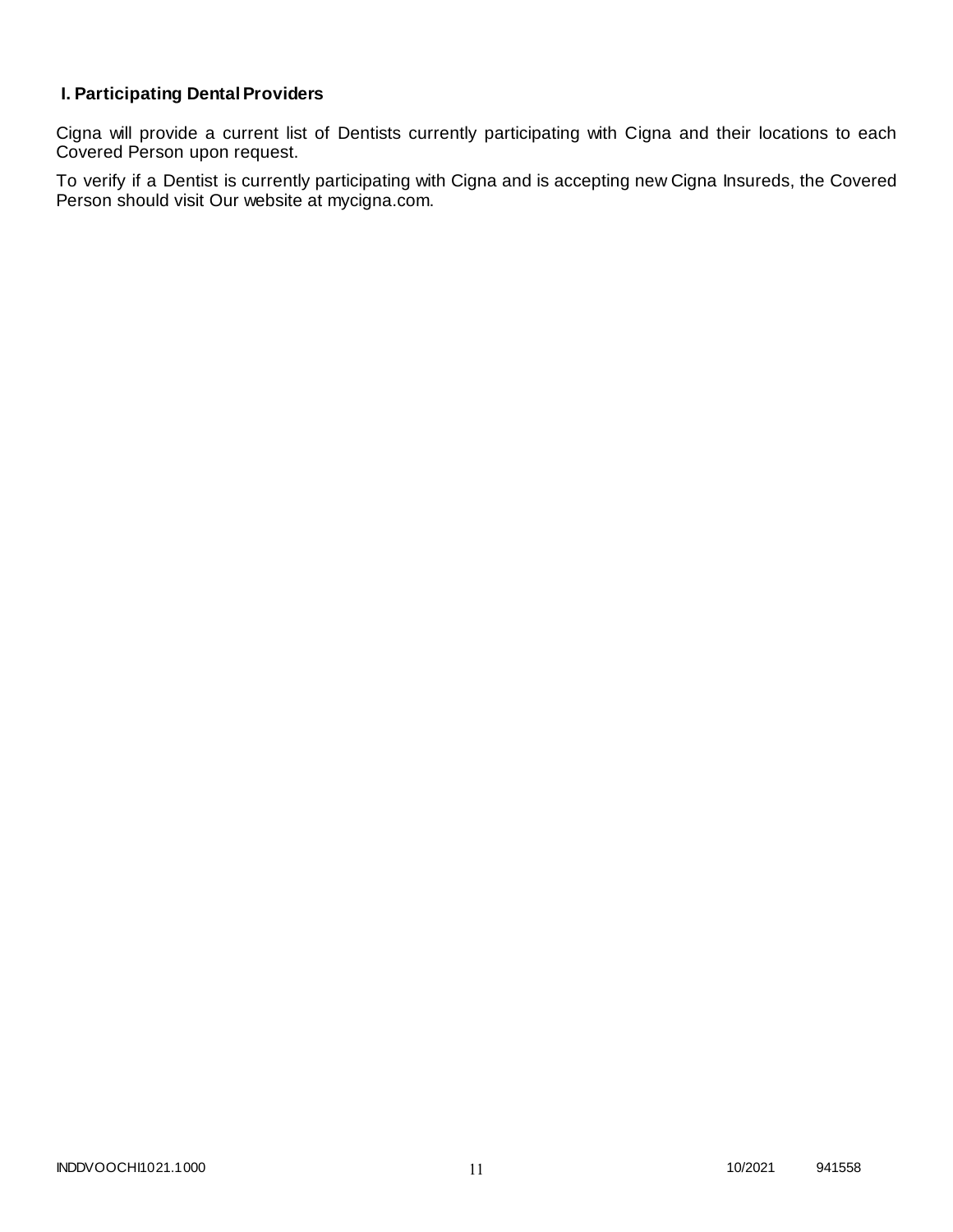### **J. Renewability, Eligibility, and Continuation**

1. The Policy will renew except for the specific events stated in the Policy. Cigna may change the premiums of the Policy with 60 days written notice to the Insured. However, Cigna will not refuse to renew or change the premium schedule for the Policy on an individual basis, but only for all Insureds in the same class and covered under the same Policy as You.

2. The individual plan is designed for residents of Hawaii who are not enrolled under or covered by any other group or individual health coverage. You must notify Cigna of all changes that may affect any Covered Person's eligibility under the Policy.

3. You or Your Dependent(s) will become ineligible for coverage:

- When premiums are not paid according to the due dates and grace periods described in the premium section.
- With respect to Your Spouse, Domestic Partner, or partner to a Civil Union: when the Spouse is no longer married to the Insured or when the union is dissolved.
- With respect to You and Your Family Member(s): when You no longer meet the requirements listed in the Conditions of Eligibility section.
- The date the Policy terminates.
- When the Insured no longer lives in the Service Area.

4. If a Covered Person's eligibility under this Plan would terminate due to the Insured's death, divorce or if other Dependents would become ineligible due to age or no longer qualify as dependents for coverage under this Plan; except for the Insured's failure to pay premium, the Covered Person's insurance will be continued if the Covered Person exercising the continuation right notifies Cigna and pays the appropriate monthly premium within 60 days following the date this Policy would otherwise terminate.